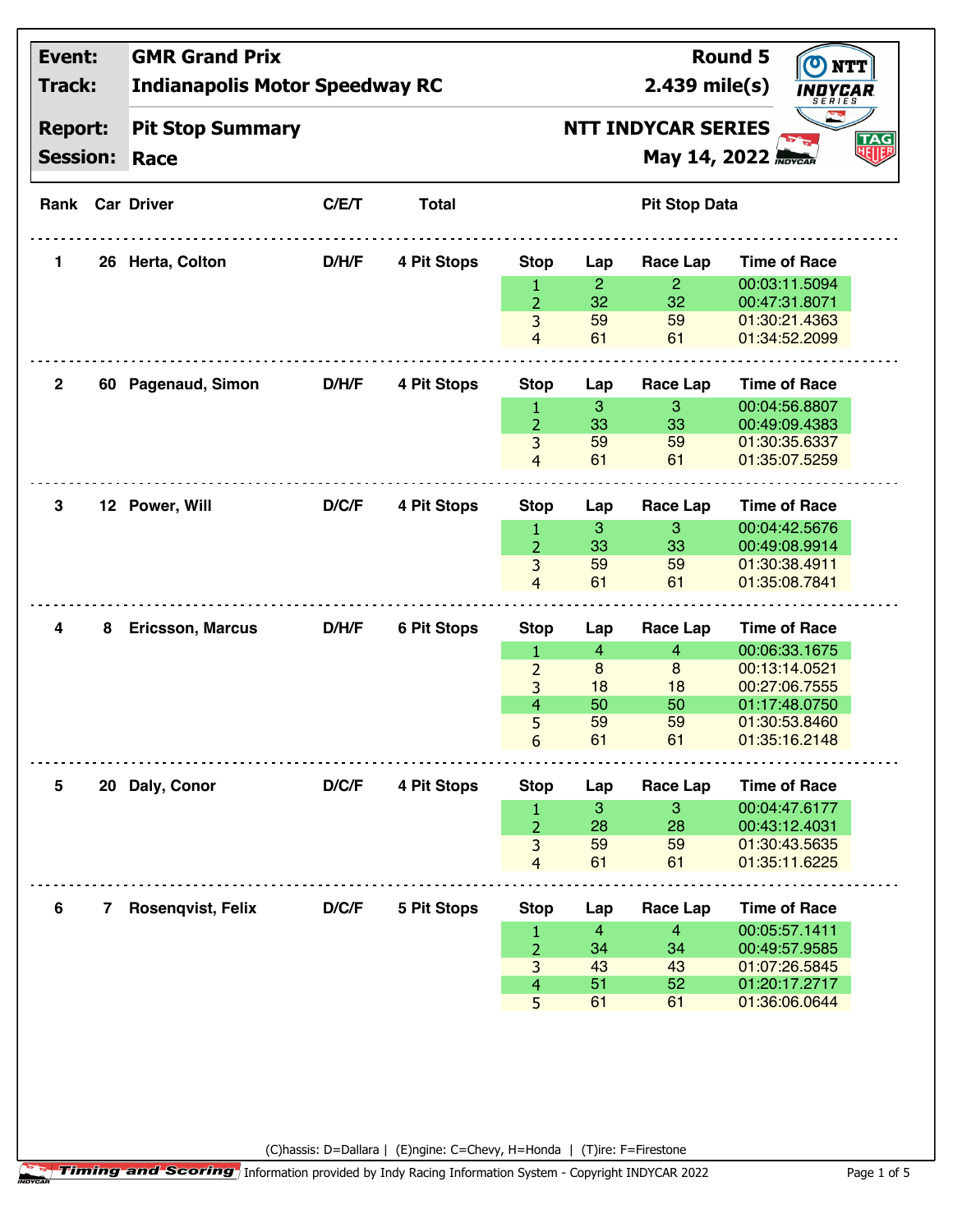| Event:<br>Track:                  |   | <b>GMR Grand Prix</b><br><b>Indianapolis Motor Speedway RC</b> |       |                    |                      | $2.439$ mile(s)                                                      | <b>Round 5</b><br>OYCAR<br>S E R I E S |                                |  |  |  |
|-----------------------------------|---|----------------------------------------------------------------|-------|--------------------|----------------------|----------------------------------------------------------------------|----------------------------------------|--------------------------------|--|--|--|
| <b>Report:</b><br><b>Session:</b> |   | <b>Pit Stop Summary</b><br>Race                                |       |                    |                      | <b>NTT INDYCAR SERIES</b><br><b>TAG</b><br>明明<br>May 14, 2022 Movcan |                                        |                                |  |  |  |
|                                   |   | <b>Rank Car Driver</b>                                         | C/E/T | <b>Total</b>       | <b>Pit Stop Data</b> |                                                                      |                                        |                                |  |  |  |
| 7                                 |   | 51 Sato, Takuma                                                | D/H/F | 5 Pit Stops        | <b>Stop</b>          | Lap                                                                  | Race Lap                               | <b>Time of Race</b>            |  |  |  |
|                                   |   |                                                                |       |                    | 1                    | $\overline{2}$                                                       | $\overline{2}$                         | 00:03:29.0107                  |  |  |  |
|                                   |   |                                                                |       |                    | $\overline{2}$       | 32                                                                   | 32                                     | 00:47:50.2888                  |  |  |  |
|                                   |   |                                                                |       |                    | 3                    | 44                                                                   | 44                                     | 01:09:26.8240                  |  |  |  |
|                                   |   |                                                                |       |                    | 4<br>5               | 49<br>61                                                             | 50<br>61                               | 01:17:37.6109<br>01:36:16.2850 |  |  |  |
| 8                                 |   | 77 Ilott, Callum (R)                                           | D/C/F | 4 Pit Stops        | <b>Stop</b>          | Lap                                                                  | Race Lap                               | <b>Time of Race</b>            |  |  |  |
|                                   |   |                                                                |       |                    | 1                    | $\overline{4}$                                                       | $\overline{4}$                         | 00:06:09.6304                  |  |  |  |
|                                   |   |                                                                |       |                    | $\overline{2}$       | 33                                                                   | 33                                     | 00:48:59.1376                  |  |  |  |
|                                   |   |                                                                |       |                    | 3                    | 59                                                                   | 59                                     | 01:30:25.7687                  |  |  |  |
|                                   |   |                                                                |       |                    | $\overline{4}$       | 62                                                                   | 62                                     | 01:37:10.5030                  |  |  |  |
| 9                                 |   | 30 Lundgaard, Christian                                        | D/H/F | <b>6 Pit Stops</b> | <b>Stop</b>          | Lap                                                                  | Race Lap                               | <b>Time of Race</b>            |  |  |  |
|                                   |   | (R)                                                            |       |                    | 1                    | 3                                                                    | 3                                      | 00:05:20.4882                  |  |  |  |
|                                   |   |                                                                |       |                    | $\overline{2}$       | 8                                                                    | 8                                      | 00:13:15.8698                  |  |  |  |
|                                   |   |                                                                |       |                    | 3                    | 35                                                                   | 35                                     | 00:51:47.0747                  |  |  |  |
|                                   |   |                                                                |       |                    | $\overline{4}$       | 44                                                                   | 44                                     | 01:09:24.8901                  |  |  |  |
|                                   |   |                                                                |       |                    | 5                    | 49                                                                   | 50                                     | 01:17:35.1624                  |  |  |  |
|                                   |   |                                                                |       |                    | 6                    | 61                                                                   | 61                                     | 01:36:21.3563                  |  |  |  |
| 10                                | 9 | Dixon, Scott                                                   | D/H/F | 2 Pit Stops        | <b>Stop</b>          | Lap                                                                  | Race Lap                               | <b>Time of Race</b>            |  |  |  |
|                                   |   |                                                                |       |                    | 1                    | 3                                                                    | 3                                      | 00:04:45.6721                  |  |  |  |
|                                   |   |                                                                |       |                    | $\overline{2}$       | 60                                                                   | 60                                     | 01:33:57.8276                  |  |  |  |
| 11                                |   | 27 Rossi, Alexander                                            | D/H/F | 5 Pit Stops        | <b>Stop</b>          | Lap                                                                  | Race Lap                               | <b>Time of Race</b>            |  |  |  |
|                                   |   |                                                                |       |                    | $\mathbf{1}$         | 3                                                                    | 3                                      | 00:04:38.2324                  |  |  |  |
|                                   |   |                                                                |       |                    | $\overline{2}$       | 33                                                                   | 33                                     | 00:48:55.1422                  |  |  |  |
|                                   |   |                                                                |       |                    | 3                    | 40                                                                   | 40                                     | 01:01:00.3069                  |  |  |  |
|                                   |   |                                                                |       |                    | $\overline{4}$       | 49                                                                   | 49                                     | 01:17:06.6126                  |  |  |  |
|                                   |   |                                                                |       |                    | 5                    | 60                                                                   | 60                                     | 01:34:07.8447                  |  |  |  |
| 12                                |   | 18 Malukas, David (R)                                          | D/H/F | 5 Pit Stops        | <b>Stop</b>          | Lap                                                                  | <b>Race Lap</b>                        | <b>Time of Race</b>            |  |  |  |
|                                   |   |                                                                |       |                    | 1                    | 4                                                                    | $\overline{4}$                         | 00:06:33.9654                  |  |  |  |
|                                   |   |                                                                |       |                    | $\overline{2}$       | 34                                                                   | 34                                     | 00:50:29.4758                  |  |  |  |
|                                   |   |                                                                |       |                    | 3                    | 41                                                                   | 41                                     | 01:03:19.1285<br>01:17:32.1966 |  |  |  |
|                                   |   |                                                                |       |                    | 4<br>5               | 49<br>60                                                             | 50<br>60                               | 01:34:29.8403                  |  |  |  |
|                                   |   |                                                                |       |                    |                      |                                                                      |                                        |                                |  |  |  |
|                                   |   |                                                                |       |                    |                      |                                                                      |                                        |                                |  |  |  |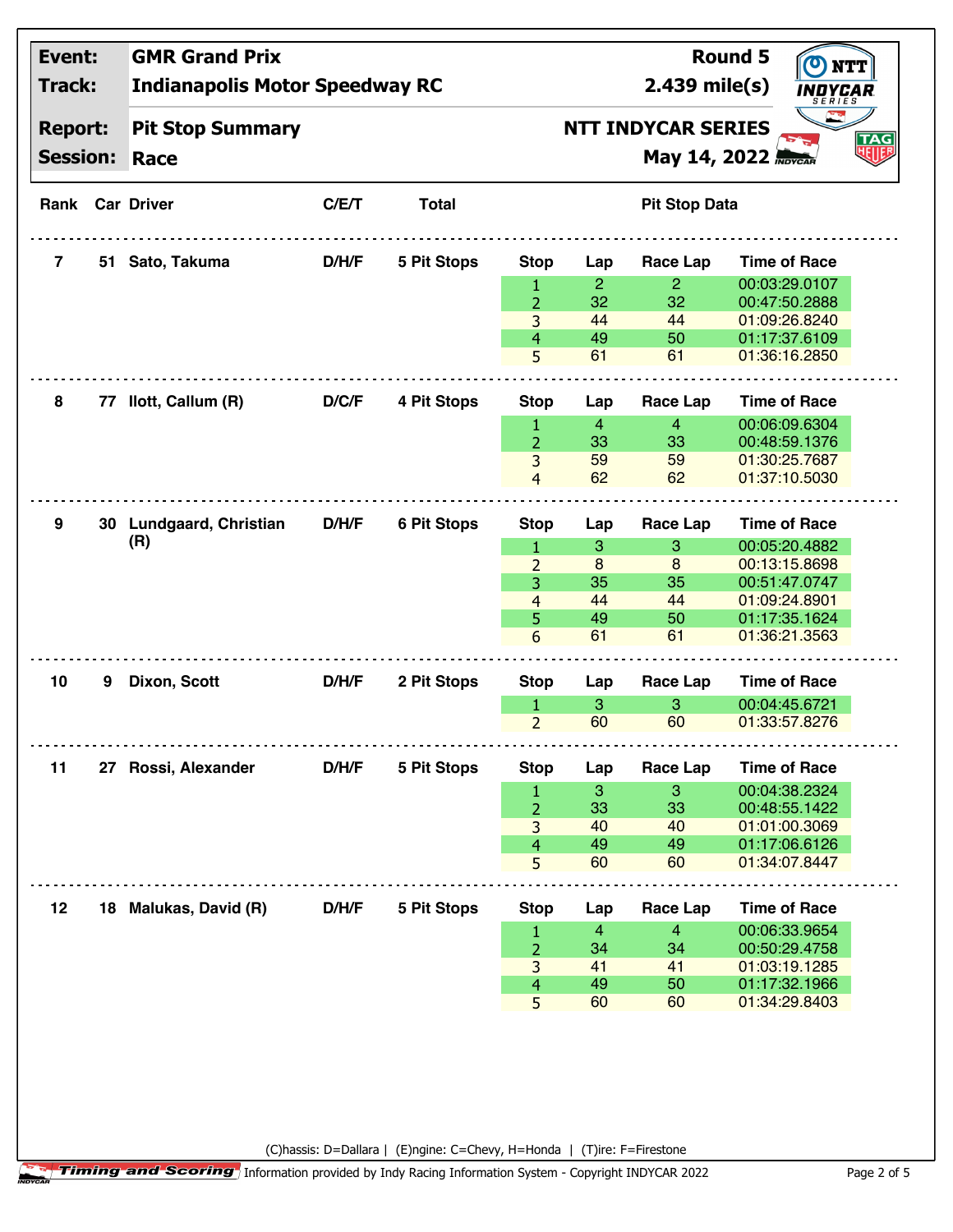| <b>Report:</b><br><b>Pit Stop Summary</b><br><b>Session:</b><br>Race<br><b>Rank Car Driver</b><br>45 Harvey, Jack<br>06 Castroneves, Helio | C/E/T<br>D/H/F | <b>Total</b><br>4 Pit Stops | <b>Stop</b>         |                                                                                                                                                                                                                  | <b>NTT INDYCAR SERIES</b><br><b>Pit Stop Data</b>                                                             | SERIES<br><b>TAG</b><br>知啰<br>May 14, 2022 <b>Movcan</b>                                                                     |
|--------------------------------------------------------------------------------------------------------------------------------------------|----------------|-----------------------------|---------------------|------------------------------------------------------------------------------------------------------------------------------------------------------------------------------------------------------------------|---------------------------------------------------------------------------------------------------------------|------------------------------------------------------------------------------------------------------------------------------|
|                                                                                                                                            |                |                             |                     |                                                                                                                                                                                                                  |                                                                                                               |                                                                                                                              |
|                                                                                                                                            |                |                             |                     |                                                                                                                                                                                                                  |                                                                                                               |                                                                                                                              |
|                                                                                                                                            |                |                             |                     | Lap                                                                                                                                                                                                              | Race Lap                                                                                                      | <b>Time of Race</b>                                                                                                          |
|                                                                                                                                            |                |                             | 1                   | 3                                                                                                                                                                                                                | 3                                                                                                             | 00:04:53.1534                                                                                                                |
|                                                                                                                                            |                |                             | $\overline{2}$      | 34                                                                                                                                                                                                               | 34                                                                                                            | 00:50:13.6670                                                                                                                |
|                                                                                                                                            |                |                             | 3<br>$\overline{4}$ | 59<br>61                                                                                                                                                                                                         | 59<br>61                                                                                                      | 01:30:38.1108<br>01:35:09.4224                                                                                               |
|                                                                                                                                            | <b>D/H/F</b>   | 4 Pit Stops                 | <b>Stop</b>         | Lap                                                                                                                                                                                                              | <b>Race Lap</b>                                                                                               | <b>Time of Race</b>                                                                                                          |
|                                                                                                                                            |                |                             | 1                   | $\overline{4}$                                                                                                                                                                                                   | $\overline{4}$                                                                                                | 00:06:27.6338                                                                                                                |
|                                                                                                                                            |                |                             | $\overline{2}$      | 34                                                                                                                                                                                                               | 34                                                                                                            | 00:50:23.3040                                                                                                                |
|                                                                                                                                            |                |                             | 3                   | 59                                                                                                                                                                                                               | 59                                                                                                            | 01:30:44.8555                                                                                                                |
|                                                                                                                                            |                |                             | $\overline{4}$      | 61                                                                                                                                                                                                               | 61                                                                                                            | 01:35:12.1173                                                                                                                |
|                                                                                                                                            | D/C/F          | 5 Pit Stops                 | <b>Stop</b>         | Lap                                                                                                                                                                                                              | Race Lap                                                                                                      | <b>Time of Race</b>                                                                                                          |
|                                                                                                                                            |                |                             | 1                   | $\overline{4}$                                                                                                                                                                                                   | $\overline{4}$                                                                                                | 00:06:37.5478                                                                                                                |
|                                                                                                                                            |                |                             | $\overline{2}$      | 8                                                                                                                                                                                                                | 8                                                                                                             | 00:13:20.1589                                                                                                                |
|                                                                                                                                            |                |                             |                     |                                                                                                                                                                                                                  |                                                                                                               | 00:52:59.9227                                                                                                                |
|                                                                                                                                            |                |                             |                     |                                                                                                                                                                                                                  |                                                                                                               | 01:30:55.7229                                                                                                                |
|                                                                                                                                            |                |                             |                     |                                                                                                                                                                                                                  |                                                                                                               | 01:35:19.9221                                                                                                                |
| 15 Rahal, Graham                                                                                                                           | <b>D/H/F</b>   | 5 Pit Stops                 | <b>Stop</b>         | Lap                                                                                                                                                                                                              | Race Lap                                                                                                      | <b>Time of Race</b>                                                                                                          |
|                                                                                                                                            |                |                             | 1                   | 3                                                                                                                                                                                                                | 3                                                                                                             | 00:05:06.5098                                                                                                                |
|                                                                                                                                            |                |                             |                     |                                                                                                                                                                                                                  |                                                                                                               | 00:50:24.6122                                                                                                                |
|                                                                                                                                            |                |                             |                     |                                                                                                                                                                                                                  |                                                                                                               | 01:03:18.0181                                                                                                                |
|                                                                                                                                            |                |                             |                     |                                                                                                                                                                                                                  |                                                                                                               | 01:14:32.7704                                                                                                                |
|                                                                                                                                            |                |                             |                     |                                                                                                                                                                                                                  |                                                                                                               | 01:36:17.7278                                                                                                                |
| 28 Grosjean, Romain                                                                                                                        | D/H/F          | 4 Pit Stops                 | <b>Stop</b>         | Lap                                                                                                                                                                                                              | <b>Race Lap</b>                                                                                               | <b>Time of Race</b>                                                                                                          |
|                                                                                                                                            |                |                             | $\mathbf{1}$        | $\overline{4}$                                                                                                                                                                                                   | $\overline{4}$                                                                                                | 00:06:01.5729                                                                                                                |
|                                                                                                                                            |                |                             |                     |                                                                                                                                                                                                                  |                                                                                                               | 00:48:57.0513<br>01:30:28.9918                                                                                               |
|                                                                                                                                            |                |                             |                     |                                                                                                                                                                                                                  |                                                                                                               | 01:54:06.0483                                                                                                                |
|                                                                                                                                            |                |                             |                     |                                                                                                                                                                                                                  |                                                                                                               |                                                                                                                              |
| 10 Palou, Alex                                                                                                                             | D/H/F          | <b>7 Pit Stops</b>          | <b>Stop</b>         | Lap                                                                                                                                                                                                              | Race Lap                                                                                                      | <b>Time of Race</b>                                                                                                          |
|                                                                                                                                            |                |                             | 1                   |                                                                                                                                                                                                                  |                                                                                                               | 00:05:58.3305                                                                                                                |
|                                                                                                                                            |                |                             |                     |                                                                                                                                                                                                                  |                                                                                                               | 00:13:10.5229                                                                                                                |
|                                                                                                                                            |                |                             |                     |                                                                                                                                                                                                                  |                                                                                                               | 00:26:35.2330<br>00:56:42.9644                                                                                               |
|                                                                                                                                            |                |                             |                     |                                                                                                                                                                                                                  |                                                                                                               | 01:01:08.9459                                                                                                                |
|                                                                                                                                            |                |                             |                     |                                                                                                                                                                                                                  |                                                                                                               | 01:15:40.2140                                                                                                                |
|                                                                                                                                            |                |                             |                     |                                                                                                                                                                                                                  |                                                                                                               | 01:34:06.3908                                                                                                                |
|                                                                                                                                            |                | 11 Calderon, Tatiana (R)    |                     | 3<br>$\overline{4}$<br>5<br>$\overline{2}$<br>3<br>$\overline{4}$<br>$\overline{5}$<br>$\overline{2}$<br>3<br>$\overline{4}$<br>$\overline{2}$<br>3<br>$\overline{4}$<br>5<br>$\boldsymbol{6}$<br>$\overline{7}$ | 36<br>59<br>61<br>34<br>41<br>47<br>61<br>33<br>59<br>70<br>4<br>$\overline{7}$<br>17<br>37<br>39<br>47<br>59 | 36<br>59<br>61<br>34<br>41<br>47<br>61<br>33<br>59<br>70<br>$\overline{\mathbf{4}}$<br>$\bf 8$<br>18<br>38<br>40<br>48<br>60 |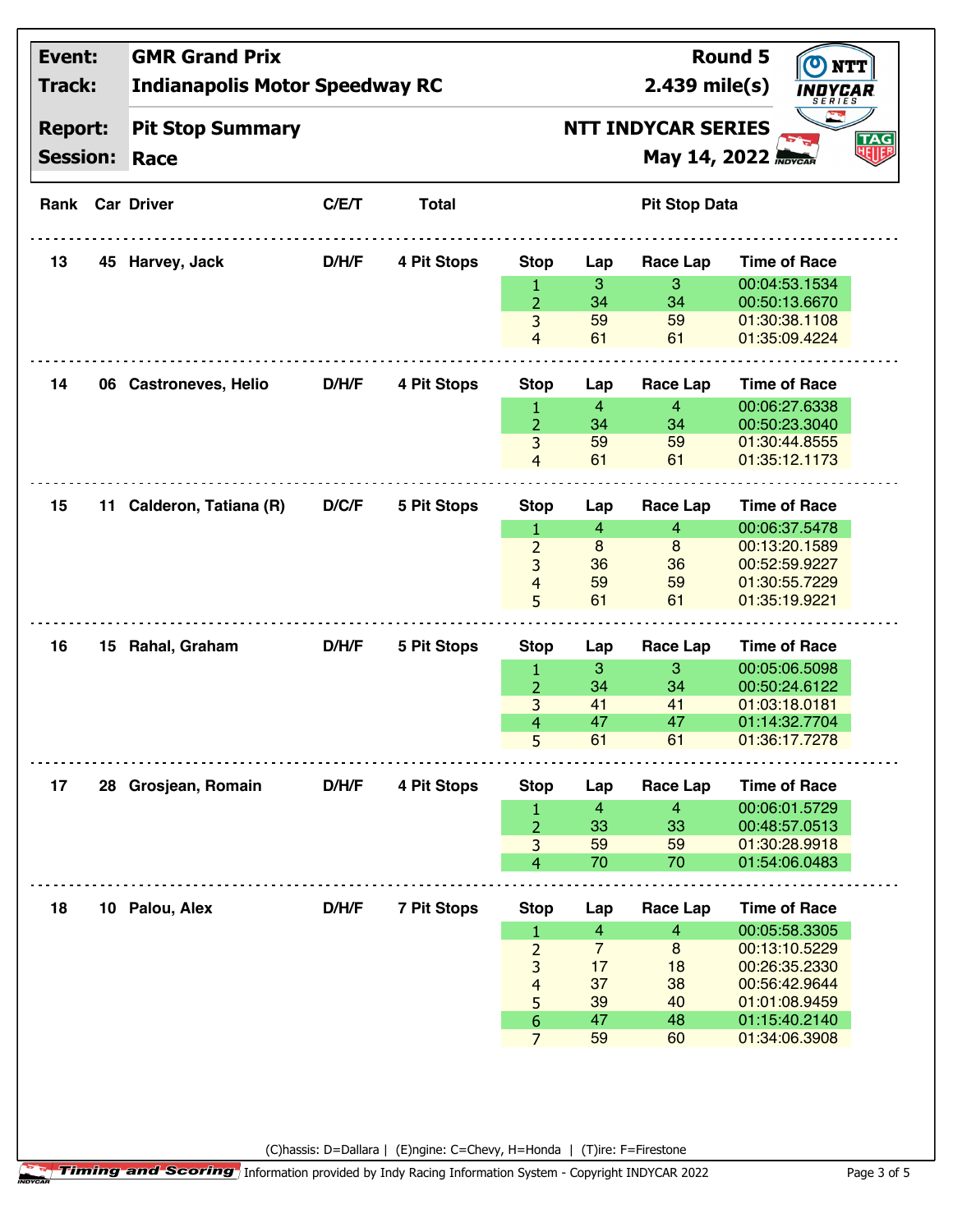| Event:          |   | <b>GMR Grand Prix</b>                 |              |                                     |                         |                            |                      | <b>Round 5</b>      |  |
|-----------------|---|---------------------------------------|--------------|-------------------------------------|-------------------------|----------------------------|----------------------|---------------------|--|
| Track:          |   | <b>Indianapolis Motor Speedway RC</b> |              | $2.439$ mile(s)                     | INDYCAR                 |                            |                      |                     |  |
| <b>Report:</b>  |   | <b>Pit Stop Summary</b>               |              | SERIES<br><b>NTT INDYCAR SERIES</b> |                         |                            |                      |                     |  |
| <b>Session:</b> |   | <b>Race</b>                           |              |                                     |                         | May 14, 2022 <b>Movcan</b> | TAG<br>明明            |                     |  |
|                 |   |                                       |              |                                     |                         |                            |                      |                     |  |
|                 |   | <b>Rank Car Driver</b>                | C/E/T        | <b>Total</b>                        |                         |                            | <b>Pit Stop Data</b> |                     |  |
| 19              | 5 | O'Ward, Pato                          | D/C/F        | 4 Pit Stops                         | <b>Stop</b>             | Lap                        | Race Lap             | <b>Time of Race</b> |  |
|                 |   |                                       |              |                                     | 1                       | 3                          | 3                    | 00:04:28.3039       |  |
|                 |   |                                       |              |                                     | $\overline{2}$          | 33                         | 33                   | 00:48:45.6573       |  |
|                 |   |                                       |              |                                     | 3                       | 59                         | 59                   | 01:30:22.4197       |  |
|                 |   |                                       |              |                                     | 4                       | 70                         | 70                   | 01:53:59.9150       |  |
| 20              | 3 | <b>McLaughlin, Scott</b>              | D/C/F        | 4 Pit Stops                         | <b>Stop</b>             | Lap                        | Race Lap             | <b>Time of Race</b> |  |
|                 |   |                                       |              |                                     | 1                       | $\overline{4}$             | $\overline{4}$       | 00:06:07.5125       |  |
|                 |   |                                       |              |                                     | $\overline{2}$          | 32                         | 32                   | 00:47:44.7265       |  |
|                 |   |                                       |              |                                     | 3                       | 59                         | 59                   | 01:30:21.9876       |  |
|                 |   |                                       |              |                                     | 4                       | 70                         | 70                   | 01:54:19.1151       |  |
| 21              |   | 29 DeFrancesco, Devlin (R)            | <b>D/H/F</b> | 5 Pit Stops                         | <b>Stop</b>             | Lap                        | Race Lap             | <b>Time of Race</b> |  |
|                 |   |                                       |              |                                     | 1                       | 3                          | 3                    | 00:04:46.5281       |  |
|                 |   |                                       |              |                                     | $\overline{2}$          | 23                         | 23                   | 00:36:11.9753       |  |
|                 |   |                                       |              |                                     | 3                       | 38                         | 40                   | 01:00:52.4376       |  |
|                 |   |                                       |              |                                     | 4                       | 46                         | 48                   | 01:15:50.7487       |  |
|                 |   |                                       |              |                                     | 5                       | 59                         | 61                   | 01:36:00.8559       |  |
| 22              |   | 48 Johnson, Jimmie                    | <b>D/H/F</b> | <b>6 Pit Stops</b>                  | <b>Stop</b>             | Lap                        | <b>Race Lap</b>      | <b>Time of Race</b> |  |
|                 |   |                                       |              |                                     | 1                       | $\overline{4}$             | $\overline{4}$       | 00:06:34.5449       |  |
|                 |   |                                       |              |                                     | $\overline{2}$          | 8                          | 8                    | 00:13:16.8026       |  |
|                 |   |                                       |              |                                     | 3                       | 34                         | 34                   | 00:50:37.6507       |  |
|                 |   |                                       |              |                                     | 4                       | 41                         | 41                   | 01:03:18.7738       |  |
|                 |   |                                       |              |                                     | 5                       | 50                         | 51                   | 01:18:59.7536       |  |
|                 |   |                                       |              |                                     | 6                       | 59                         | 60                   | 01:34:38.6661       |  |
| 23              |   | 21 VeeKay, Rinus                      | D/C/F        | 5 Pit Stops                         | <b>Stop</b>             | Lap                        | <b>Race Lap</b>      | <b>Time of Race</b> |  |
|                 |   |                                       |              |                                     | 1                       | 3                          | 3                    | 00:04:44.1766       |  |
|                 |   |                                       |              |                                     | $\overline{2}$          | 21                         | 21                   | 00:33:35.3628       |  |
|                 |   |                                       |              |                                     | 3                       | 24                         | 25                   | 00:39:53.6767       |  |
|                 |   |                                       |              |                                     | 4                       | 36                         | 38                   | 00:56:59.3742       |  |
|                 |   |                                       |              |                                     | 5                       | 60                         | 62                   | 01:38:37.2604       |  |
| 24              | 6 | Montoya, Juan Pablo                   | D/C/F        | 4 Pit Stops                         | <b>Stop</b>             | Lap                        | Race Lap             | <b>Time of Race</b> |  |
|                 |   |                                       |              |                                     | 1                       | $\overline{4}$             | $\overline{4}$       | 00:06:29.0558       |  |
|                 |   |                                       |              |                                     | $\overline{2}$          | 34                         | 34                   | 00:50:27.6832       |  |
|                 |   |                                       |              |                                     | 3                       | 59                         | 59                   | 01:30:51.4244       |  |
|                 |   |                                       |              |                                     | $\overline{\mathbf{4}}$ | 61                         | 61                   | 01:35:16.0294       |  |
|                 |   |                                       |              |                                     |                         |                            |                      |                     |  |
|                 |   |                                       |              |                                     |                         |                            |                      |                     |  |